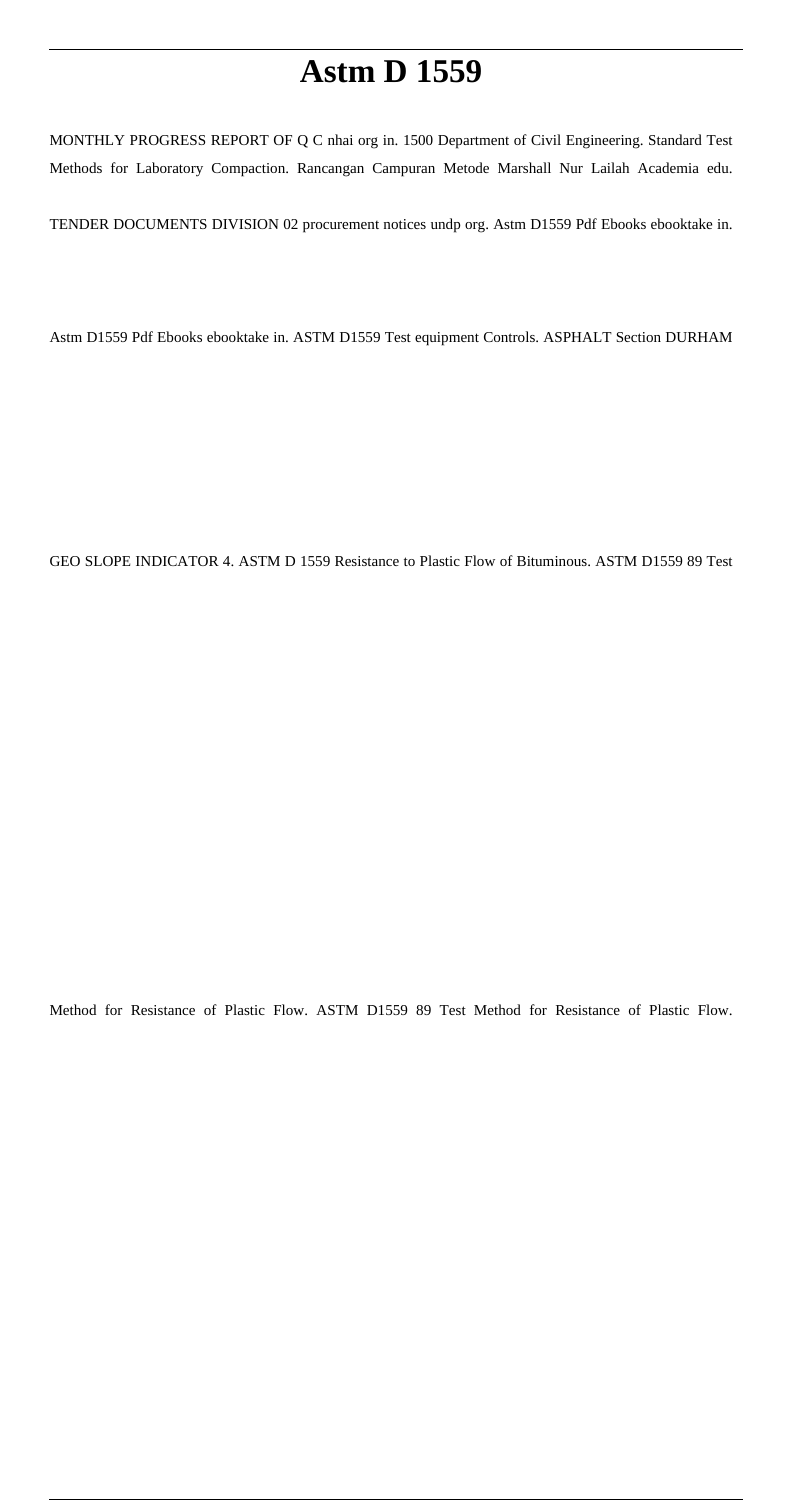com. Aerospace Adhesives Epibond 1559 A B Two component epoxy. Astm D1559 Marshall Pdf File coastdownloadsoft. TEST REPORT FOR COMPACTED DENSITY OF MIX AGGREGATE ASTM D 1559. ASTM D1559 89 Standard Test Method for Resistance to. MONTHLY PROGRESS REPORT OF Q C nhai org in. Astm D1559 Marshall Pdf spotsosobo. Durham Geo Slope Indicator. algaztmasagala Just another WordPress com site. 5 16 14 MARSHALL TESTS OF BITUMINOUS MIXES. ASTM D1559 1989 standard test method for resistance to. ASTM D1559 Test Method for Resistance of Plastic Flow of. TEST REPORT FOR COMPACTED

DENSITY OF MIX AGGREGATE ASTM D 1559. ALAT TEKNIK SIPIL Distributor amp Agen MBT.

Designation D 5199 – 01 Reapproved 2006. Astm D1559 Marshall Pdf osobocity. Determining The Marshall

Stability of Bituminous Mixture. Concrete Technologies grouted macadam bsuccessful. Standard Test Methods

for Amount of Material in Soils. Chapter 11 MARSHALL METHOD OF ASPHALT CONCRETE MIX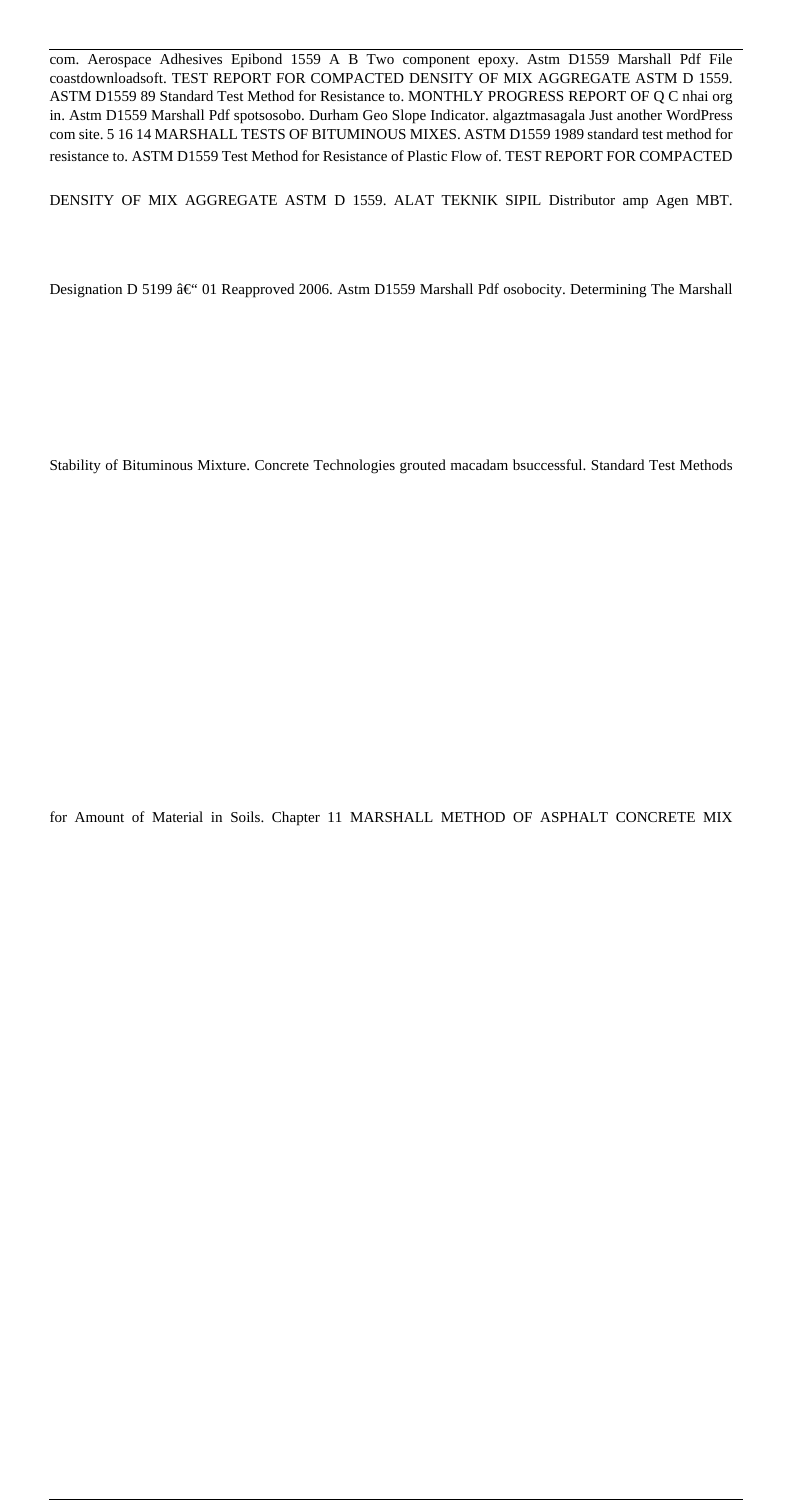245. Jual MARSHALL TEST SET Type BI 320 ASTM D 1559. Test Method for Preparation of Microsurface and Slurry. Designation D 5199  $\hat{a} \in \hat{O}$  Reapproved 2006. Astm D1559 Marshall Pdf spotsosobo. Aerospace Adhesives Epibond 1559 A B Two component epoxy. ASTM D1599 14e1 Standard Test Method for Resistance to. Rancangan Campuran Metode Marshall Nur Lailah Academia edu. ASTM D 1599 frpsolutions com. MARSHALL STABILITY TEST ASTM  $\hat{a} \in \hat{B}$  1559 amp MS 2. Astm D 1559 ahhb20 hol es. Effect of Specimen Thickness on Marshall Test Results. ASTM D 1559 Resistance to Plastic Flow of Bituminous.

Minimum Average Roll Values MARV Nilex Inc. Astm D 1559 pdfsdocuments2 com. ALAT TEKNIK SIPIL

Distributor amp Agen MBT. ASTM D1559 89 Test Method for Resistance of Plastic Flow. Standard Practice for

Ring Lined Barrel Sampling of Soils. TENDER DOCUMENTS DIVISION 02 procurement notices undp org.

ASTM D1559 Standard Test Method for Resistance to. ASTM D1559 1989 standard test method for resistance to.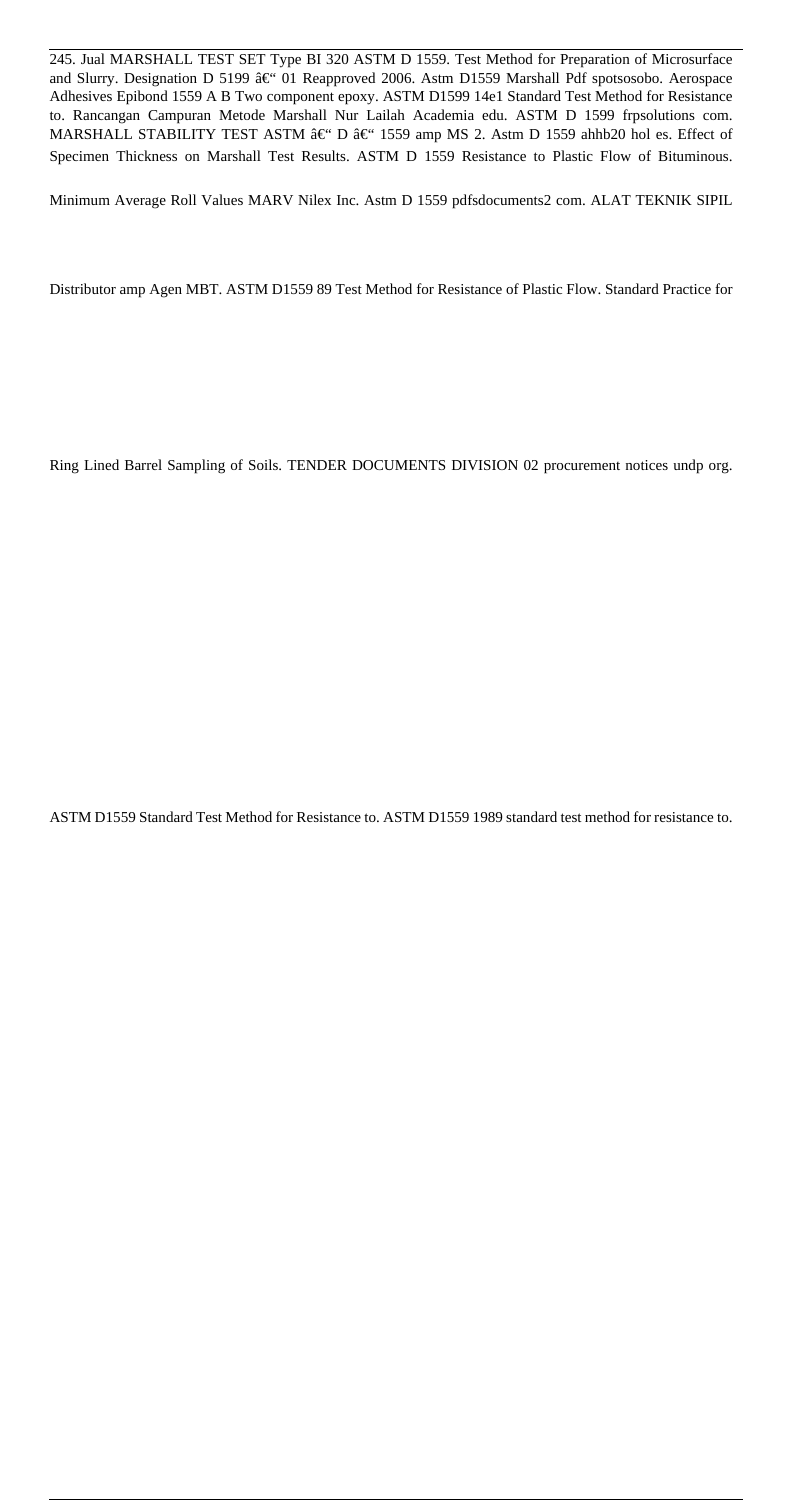Flow of Bituminous. Standard Practice for Ring Lined Barrel Sampling of Soils. Astm D 1559 ahhb20 hol es. Concrete Technologies grouted macadam bsuccessful. Determining The Marshall Stability of Bituminous Mixture. Welcome to l Abudhabi pipe factory adpf ae. ASTM D1559 89 Test Method for Resistance of Plastic Flow. ASTM D1559 Standard Test Method for Resistance to. ASTM D1559 Document Center. Application of ASTM E 1559 apparatus to study H2O desorption. ASTM D1559 89 Test Method for Resistance of Plastic. MARSHALL TEST SET BI 320 ASTM D 1559 AASHTO T 245. Minimum Average Roll Values MARV Nilex

Inc. Standard Test Methods for Laboratory Compaction. Effect of Specimen Thickness on Marshall Test Results.

Durham Geo Slope Indicator. Test Method for Preparation of Microsurface and Slurry. Chapter 11 MARSHALL

METHOD OF ASPHALT CONCRETE MIX DESIGN. ASTM D1599 14e1 Standard Test Method for Resistance

to. BULK DENSITY TEST SET indotrading com. Standard Test Methods for Amount of Material in Soils. Jual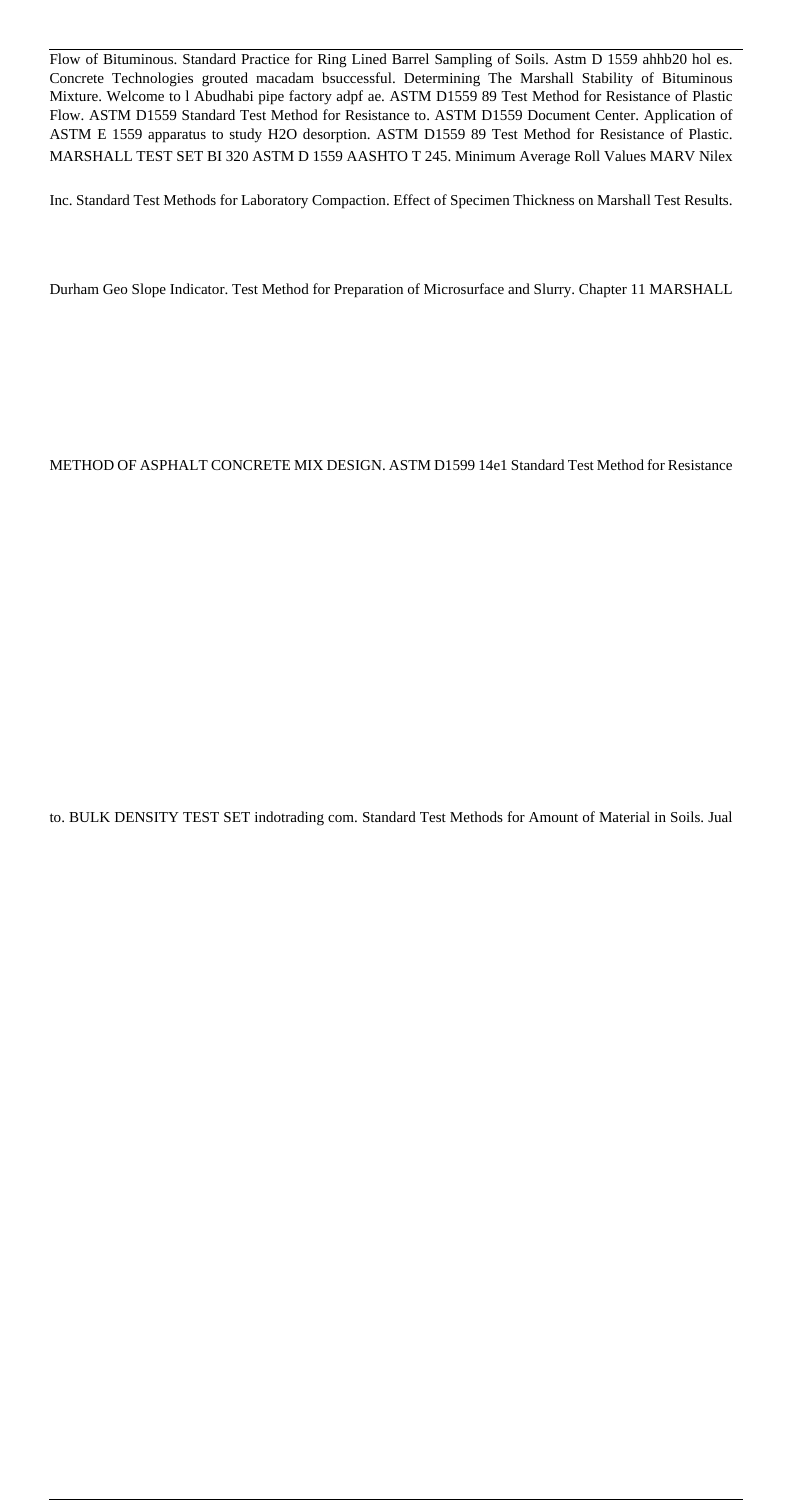Standard Test Method for Resistance to. MARSHALL MIX DESIGN AND ANALYSIS Shodhganga. Geosynthetic Institute GRI 475 Kedron Avenue GII Folsom. ASTM D1559 Test equipment Controls. Proposed Mix Design methods for Asphalt Emulsion Cold Mixes. ASTM D1559 89 Test Method for Resistance of Plastic. Astm D 1559 PDF Download neil mccoy com. MARSHALL MIX DESIGN AND ANALYSIS Shodhganga. Astm D1559 Marshall Pdf File coastdownloadsoft. Proposed Mix Design methods for Asphalt Emulsion Cold Mixes. Astm D 1559 pdfsdocuments2 com. ASPHALT Section DURHAM GEO SLOPE INDICATOR 4. Ensayo

de mezclas asfÂjlticas MÂ%TODO MARSHALL MTC E 504. algaztmasagala Just another WordPress com site.

### Astm D1559 Marshall Pdf osobocity. ASTM D 1559 Resistance to Plastic Flow of Bituminous *MONTHLY PROGRESS REPORT OF Q C NHAI ORG IN JUNE 23RD, 2018 - FOR THE MONTH OF SEPTEMBER2014 FOUR LANING OF BAHARAMPORE FARAKKA SECTION OF NH 34 FROM KM 191 416 TO KM 294 684 IN THE STATE OF WEST BENGAL UNDER NHDP PHASE â€*"

### '**1500 department of civil engineering**

july 2nd, 2018 - the marshall test procedure is described by astm d 1559 65 test for resistance to plastic flow of bituminous mixtures using marshall apparatus created date''**standard test methods for laboratory compaction** july 9th, 2018 - standard test methods for laboratory compaction characteristics of soil using d698 test methods for laboratory compaction ieee astm si 10 standard for use of'

### '**Rancangan Campuran Metode Marshall Nur Lailah Academia edu**

July 1st, 2018 - Prosedur pengujian Marshall mengikuti SNI 06 2489 1991 atau AASHTO T 245 90 atau ASTM

D 1559 76 Secara garis besar pengujian Marshall meliputi''**tender documents division 02 procurement notices undp org**

june 17th, 2018 - g astm d 1559 resistance to plastic flow of bituminous mixtures h astm d 2172 quantitative extraction of bitumen from bituminous paving i astm d 3202 percent air voids in compacted dense and open bituminous paving tender documents specifications division 02 siteworks mixtures j astm d 3549 thickness of height of compacted bituminous paving mixtures k astm d 4791 standard test method''**Astm D1559 Pdf Ebooks ebooktake in**

June 23rd, 2018 - Cabrera Applied Auditing File Type PDF Until ASTM D1 55 about Marshall method astm d 1559 of bituminous PDF Until ASTM D1559 ASTM D6926 amp 27'

#### '**astm d1559 pdf ebooks ebooktake in**

june 23rd, 2018 - water bath g 040 en 12697 34  $\hat{\alpha} \in \mathcal{G}$  astm d1559  $\hat{\alpha} \in \mathcal{G}$  astm d5581 posted on 19 nov 2017 general technical specifications supplied with  $\hat{a} \in \emptyset$  digital thermostat amp indicator  $\hat{a} \in \emptyset$  interior stainless steel  $\hat{a} \in \emptyset$  water circulation is optional to be specified at'

### '**ASTM D1559 TEST EQUIPMENT CONTROLS**

# JULY 4TH, 2018 - ALL THE CONTROLS PRODUCTS ASTM D1559 STANDARD ENTER NOW''**ASPHALT SECTION DURHAM GEO SLOPE INDICATOR 4**

JUNE 29TH, 2018 - ASTM D 1559 THE AM 150 MARSHALL TEST SET PRO VIDES ALL THE EQUIP MENT TO PER FORM AS PHALT STA BIL I TY TEST ING IN AC COR DANCE WITH ASTM D1559 AM 150 AM 150 MARSHALL STABILITY TEST SET 330 LB ASPHALT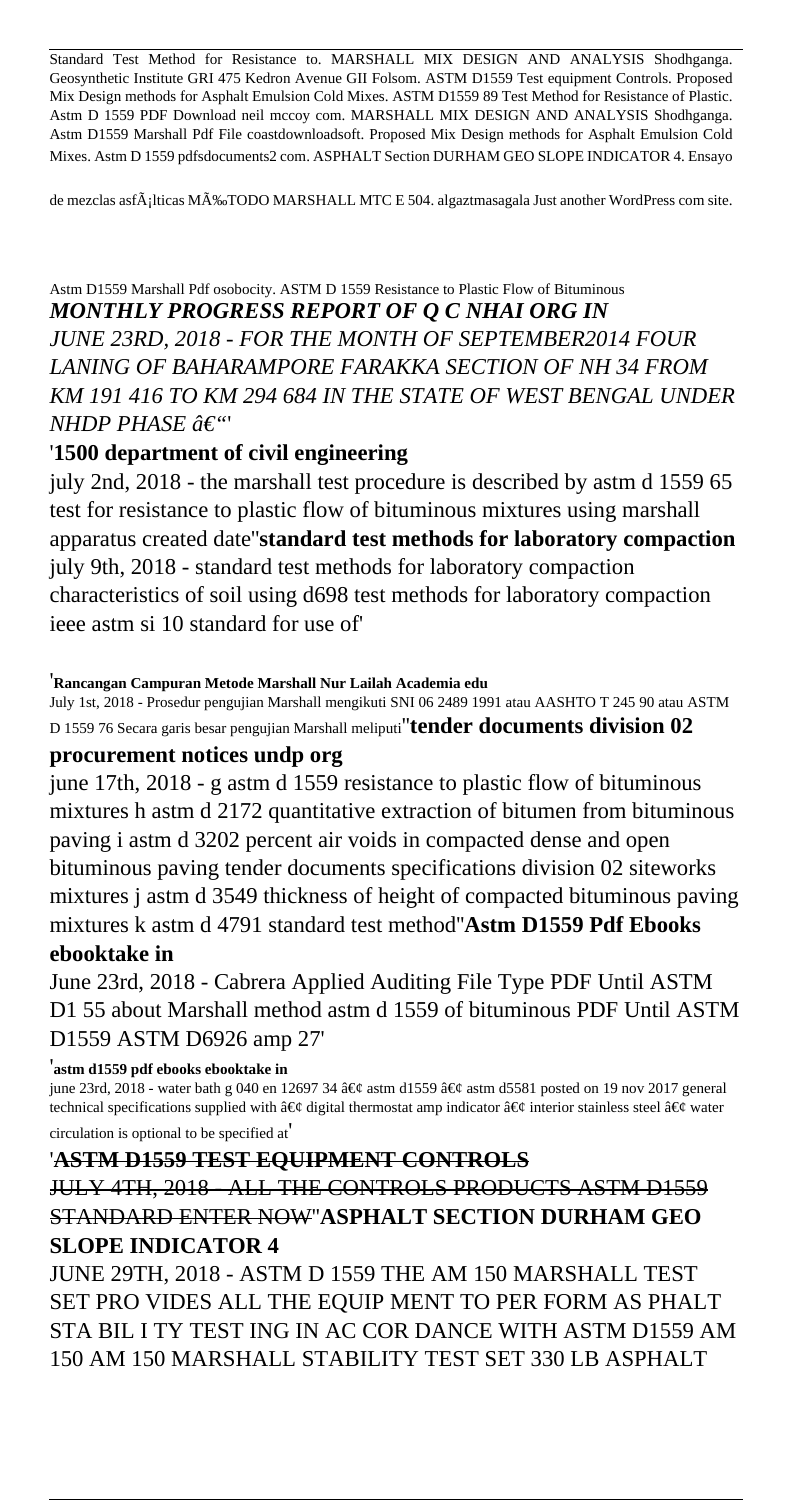## FLOW INDICATOR ASTM D 1559 FOR USE WITH AM 114 MARSHALL STA BIL I TY BREAK ING HEAD MEA SURES UP TO 1 IN OF PLAS TIC i¬, OW OF SAM PLES UN DER GO ING MARSHALL TEST ING UTILIZES MAXIMUM''**ASTM D 1559 RESISTANCE TO PLASTIC FLOW OF BITUMINOUS**

JUNE 29TH, 2018 - METHOD OF TEST FOR RESISTANCE TO PLASTIC  $\hat{a}\in$  JUL 2016 PDFTHE TESTING HEAD SHALL BE AT A TEMPERATURE OF 20 TO 40C IF A WATER BATH IS USED WIPE EXCESS WATER FROM THE INSIDE OF THE TESTING SEGMENTS''**ASTM D1559 89 Test Method for Resistance of Plastic Flow**

June 23rd, 2018 - Test Method for Resistance of Plastic Flow of Bituminous Mixtures Using Marshall Apparatus

# Withdrawn 1998''**astm d1559 89 test method for resistance of plastic flow**

july 5th, 2018 - d1559 89 test method for resistance of plastic flow of bituminous mixtures using marshall apparatus withdrawn 1998"**MARSHALL STABILITY TEST ASTM – D – 1559 Amp** 

### **MS 2**

June 7th, 2018 - Bruce Marshall A Former Bituminous Engineer With The Mississippi State Highway Department Formulated The Concepts Of The Marshall Method Of Designing Paving Mixtures'

### '*Astm D 1559 PDF Download neil mccoy com*

*July 4th, 2018 - Astm D 1559 Astm d 1559 resistance to plastic flow of bituminous standard method of test for resistance to plastic flow of bituminous mixtures using marshall apparatus aashto designation t 245 971*''**Aerospace Adhesives Epibond 1559 A B Two Component Epoxy** July 8th, 2018 - Epibond  $\hat{A} \otimes 1559$  A B Two Component Epoxy Adhesive Key Properties â $\epsilon$ g Rapid Cure â $\epsilon$ g 1 1 Mix Ratio Gel Time 50 Gm At 25 °C Mins Ca 6 ASTM D 2471''**Astm D1559 Marshall Pdf File Coastdownloadsoft** June 27th, 2018 - This Test Is Done To Determine The Marshall Stability Of Bituminous Mixture As Per ASTM D 1559 From Marshall Stability Graph From Marshall Stability Graph Philadelphia PA Ministry Of Public Works

Co Posted On 0 3 Feb 2 All Humboldt Marshall Testing Equipment Meets Specifications For The''**TEST REPORT FOR COMPACTED DENSITY OF MIX AGGREGATE ASTM D 1559**

July 6th, 2018 - compacted density of mix aggregate astm d 1559 italian thai name asphaltic concrete aggregate

combination astm d 448 d 1073 sieve size'

### '**ASTM D1559 89 Standard Test Method for Resistance to**

July 5th, 2018 - ASTM D1559 89 Standard Test Method for Resistance to Plastic Flow of Bituminous Mixtures Using Marshall Apparatus Download as PDF File pdf or read online''**MONTHLY PROGRESS REPORT OF Q C NHAI ORG IN**

JUNE 23RD, 2018 - MONTHLY PROGRESS REPORT OF Q C LAB IN SET ASTM D 1559 10 DRILLED CORE DENSITY ASTM D 1559 11 LOS ANGLES ABRASION VALUE IS 2386 PART 5'

### '**Astm D1559 Marshall Pdf Spotsosobo**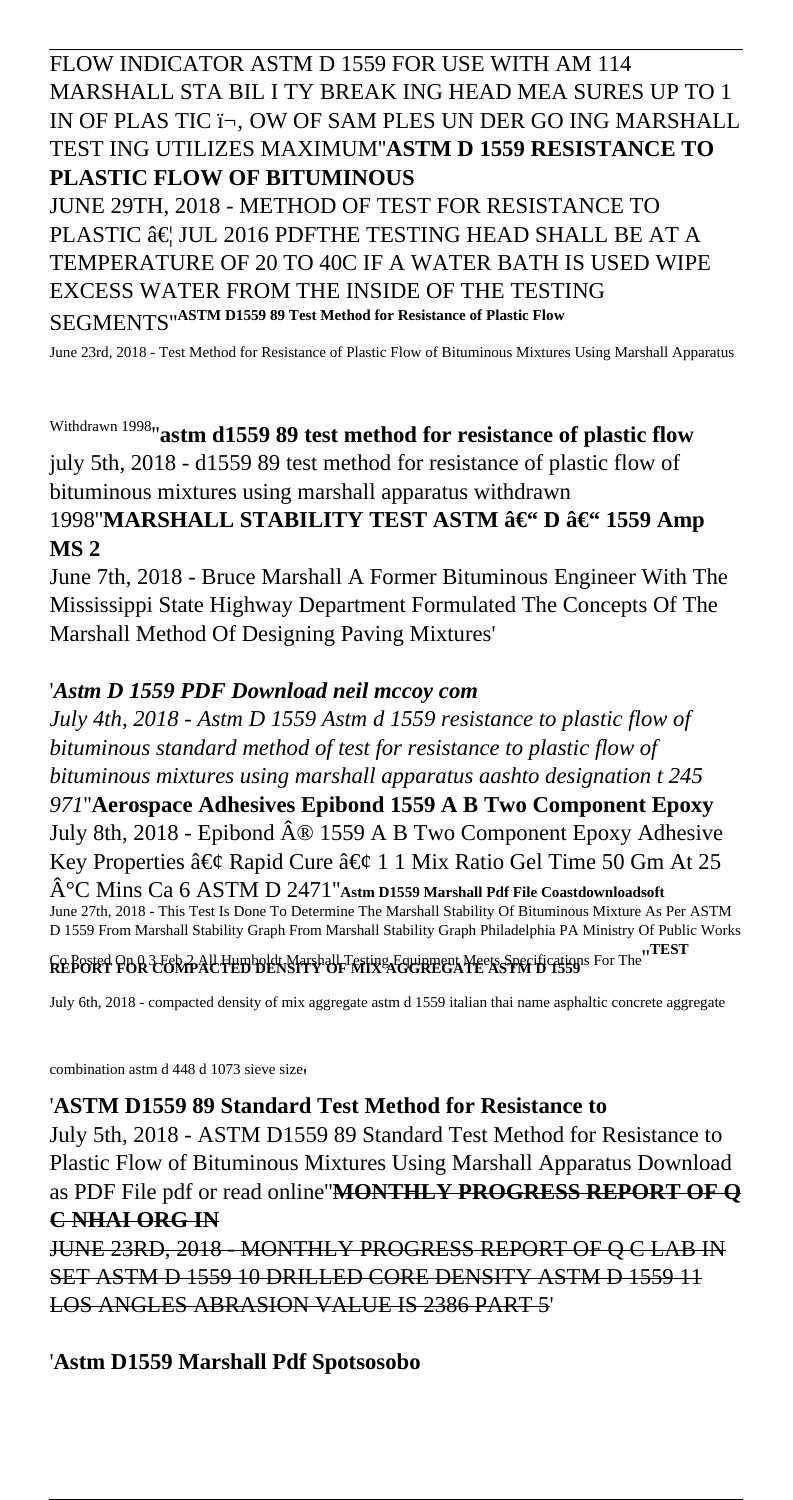June 22nd, 2018 - This Test Is Done To Determine The Marshall Stability Of Bituminous Mixture As Per ASTM D 1559 The Principle Of This Test Is That Marshall Stability Is The Resistance To Plastic Flow Of Cylindrical Specimens Of A Bituminous'

## '**DURHAM GEO SLOPE INDICATOR**

JULY 14TH, 2018 - ASTM D 1559 THE AM 150 MARSHALL TEST SET PROVIDES ALL THE EQUIPMENT TO PERFORM ASPHALT STABILITY TESTING IN ACCORDANCE WITH ASTM D 1559''**algaztmasagala Just Another WordPress Com Site** July 4th, 2018 - Prosedur Pengujian Marshall Mengikuti SNI 06 2489 1991 Atau AASHTO T 245 90 Atau ASTM D 1559 76 Secara Garis Besar Pengujian Marshall Meliputi''**5 16 14 MARSHALL TESTS OF BITUMINOUS MIXES**

JUNE 29TH, 2018 - 5 9 14 5 16 14 MARSHALL TESTS OF BITUMINOUS MIXES KANSAS TEST METHOD KT 14 A SCOPE ASTM D 1559 TEST METHOD FOR RESISTANCE TO PLASTIC FLOW OF'

## '*astm d1559 1989 standard test method for resistance to*

*july 10th, 2018 - astm d1559 1989 standard test method for resistance to plastic flow of bituminous mixtures using marshall apparatus*''**ASTM D1559 Test Method for Resistance of Plastic Flow of**

July 5th, 2018 - ASTM D1559 Test Method for Resistance of Plastic Flow of Bituminous Mixtures Using Marshall Apparatus Withdrawn 1998 ICS Number Code 91 100 50 Binders Sealing materials 93 080 20 Road construction materials'

## '**TEST REPORT FOR COMPACTED DENSITY OF MIX AGGREGATE ASTM D 1559**

July 6th, 2018 - italian thai development public co ltd project lab test no owner sampling date engineer testing date''**ALAT TEKNIK SIPIL Distributor amp Agen MBT**

June 25th, 2018 - air content of fresh mixed concrete co 400 astm c 231 aashto t 152'

# 'Designation D 5199 â€" 01 Reapproved 2006

July 14th, 2018 - Designation D 5199 – 01 Reapproved 2006 **Standard Test Method For Measuring The Nominal Thickness Of Geosynthetics1 This Standard Is Issued Under The ﬕxed Designation D 5199 The Number Immediately Following The Designation Indicates The Year Of**'

### '**Astm D1559 Marshall Pdf osobocity**

May 15th, 2018 - Astm D1559 Marshall Pdf Viewer D6927 15 Standard Test Method for Marshall Stability and Flow of Asphalt Mixtures asphalt mixtures Marshall plastic flow stability This test is done to determine the Marshall stability of bituminous mixture as per ASTM D 1559 The principle of this test is that Marshall stability is the resistance to'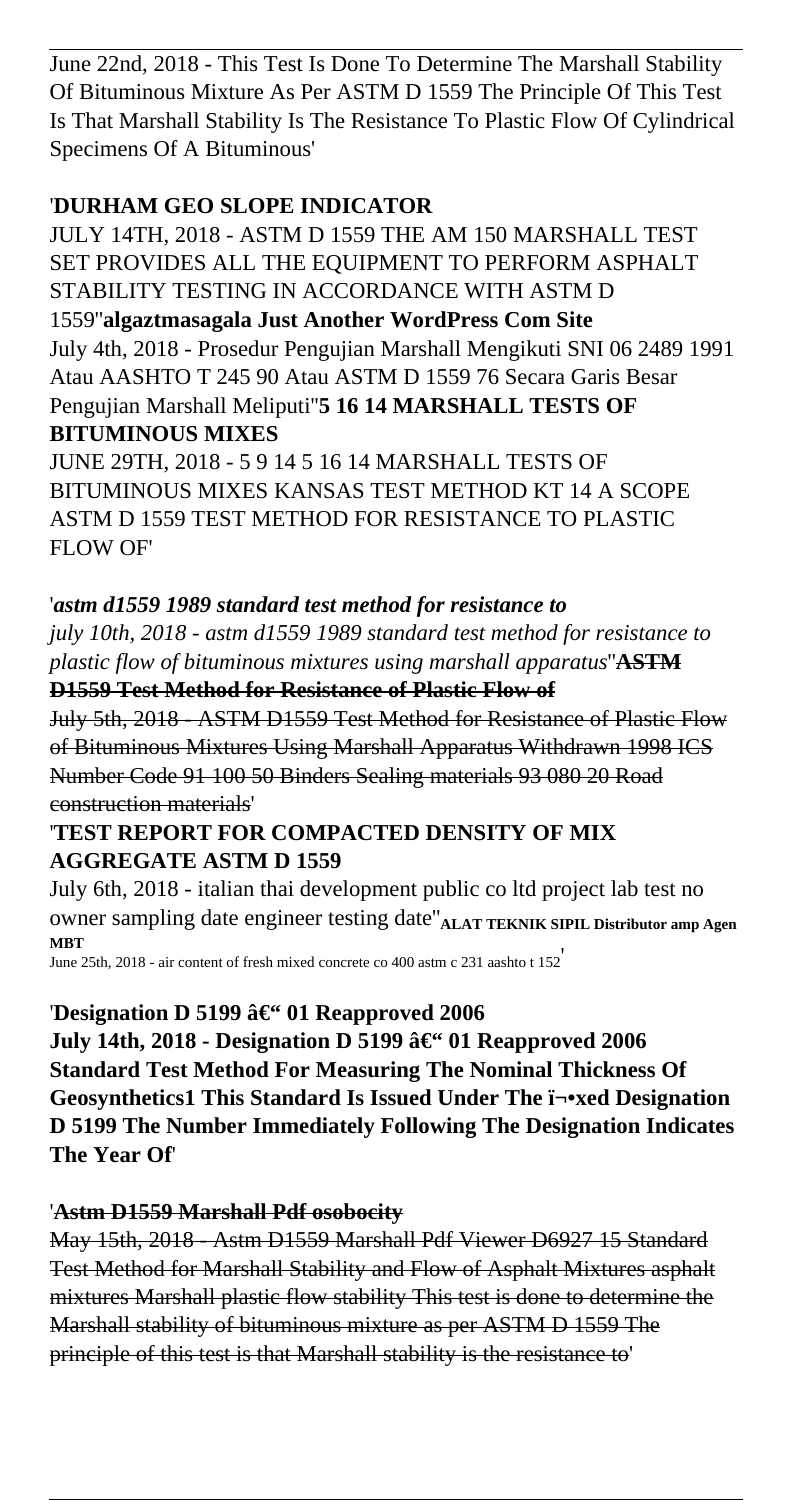### '**DETERMINING THE MARSHALL STABILITY OF BITUMINOUS MIXTURE**

# **JUNE 29TH, 2018 - THIS TEST IS DONE TO DETERMINE THE MARSHALL STABILITY OF BITUMINOUS MIXTURE AS PER ASTM D 1559 THE PRINCIPLE OF THIS TEST IS THAT MARSHALL STABILITY IS THE RESISTANCE TO PLASTIC FLOW OF CYLINDRICAL SPECIMENS OF A BITUMINOUS MIXTURE LOADED ON THE LATERAL SURFACE**'

'*concrete technologies grouted macadam bsuccessful july 11th, 2018 - grouted macadam successful technology for rehabilitation of bituminous roads v v deshmukh abstract despite the well known disadvantages of bituminous roads it continues to be the most widely used option*'

#### '**Standard Test Methods for Amount of Material in Soils**

July 9th, 2018 - 2 1 ASTM Standards C 702 Practice for Reducing Field Samples of Aggregate to Testing Size2 D 75 Practice for Sampling Aggregates3''**Chapter 11 MARSHALL METHOD OF ASPHALT CONCRETE MIX DESIGN**

June 25th, 2018 - 57 11 7 2 Maximu specific gravity of aggregate mixture Gbam The maximum specific gravity of aggregate mixture should be obtained as per ASTM D2041''**1500 Department of Civil Engineering** July 2nd, 2018 - The Marshall test procedure is described by ASTM D 1559 65 Test for Resistance to Plastic Flow of Bituminous Mixtures Using Marshall Apparatus Created Date 2 7 2006 7 04 44 AM''*MARSHALL TEST SET BI 320 ASTM D 1559 AASHTO T 245*

*JULY 7TH, 2018 - BI 320 MARSHALL TEST SET ASTM D 1559 AASHTO T 245 FOR DETERMINING THE RESISTANCE TO PLASTIC FLOW OF CYLINDER SPECIMEN OF BITUMINOUS PAVING MIXTURE LOADED ON THE LATERAL SURFACE BY MEANS OF THE MARSHALL APPARATUS*'

'**Jual MARSHALL TEST SET Type BI 320 ASTM D 1559 June 23rd, 2018 - Jual MARSHALL TEST SET Type BI 320 ASTM D 1559 AASHTO T 245 dari MITRA LASER Supplier Leveling Laser Meteran Laser Alat Survey Alat Geologi Alat Komunikasi GPS di 1587665**'

### '*test method for preparation of microsurface and slurry*

*june 29th, 2018 - 2 1 astm standard d 244 emulsified asphalt d 1559 resistance to plastic flow of bituminous mixtures using marshall apparatus d 2170 kinetic viscosity of asphalts d 2726 bulk specific gravity of compacted bitu minous mixtures using saturated surface dry specimens d 4123 indirect tension test for resilient modulus of bituminous mixtures 2 2 asphalt institute ms 2 mix design methods for asphalt*' *'Designation D 5199 â€ 01 Reapproved 2006* 

*July 14th, 2018 - Designation D 5199 â€*" 01 Reapproved 2006 2 1 ASTM *Standards 2 D 123Terminology Relating To Textiles D 1776 Practice For Conditioning And Testing Textiles*'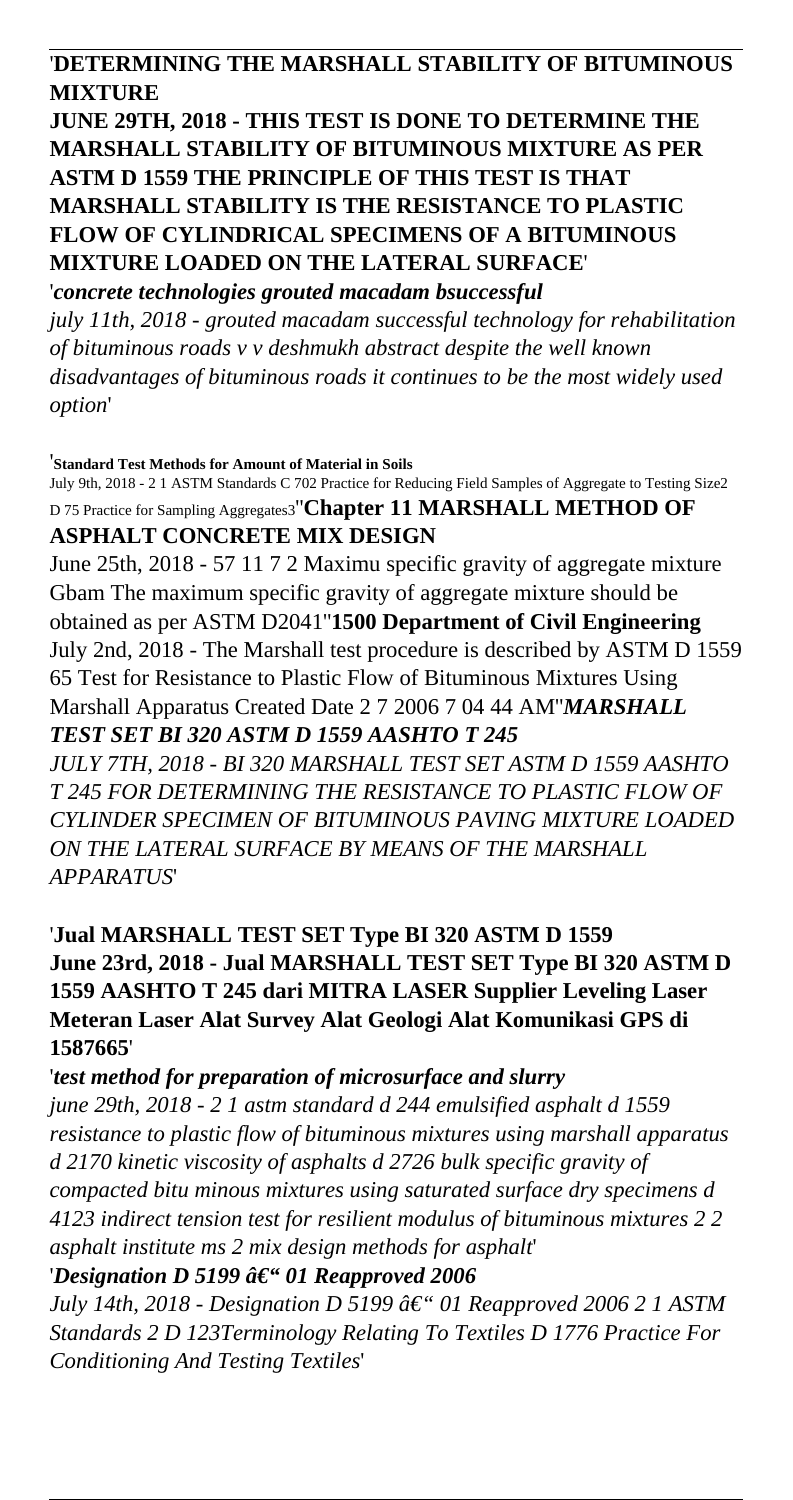### '**astm d1559 marshall pdf spotsosobo**

june 22nd, 2018 - this test is done to determine the marshall stability of bituminous mixture as per astm d 1559 astm d 1559 astm d 6926 amp 27 astm d1559 marshall pdf converter 0' '**Aerospace Adhesives Epibond 1559 A B Two Component Epoxy**

July 8th, 2018 - Gel Time 50 Gm At 25 °C Mins Ca 6 ASTM D 2471 Note Store Materials At Or Above 23

 $\hat{A}^{\circ}C$  If Crystallised Place Containers In 50  $\hat{A}^{\circ}C$  Oven For If Crystallised Place Containers In 50  $\hat{A}^{\circ}C$  Oven

For''**ASTM D1599 14e1 Standard Test Method For Resistance To** July 12th, 2018 - D1599 14e1 Standard Test Method For Resistance To Short Time Hydraulic Pressure Of Plastic Pipe Tubing And Fittings Burst Pressure Plastic Fittings Plastic Pipe Plastic Tubing Short Term Hydrostatic

#### Pressure''**Rancangan Campuran Metode Marshall Nur Lailah Academia edu**

July 1st, 2018 - Pengujian marshall sekarang ini mengikuti prosedur dalam manual pemeriksaan bahan jalan MPBJ nomor PC 0202 76 atau American Association of state High way and Transportasion Official AASHTO nomor T 245 atau American Society for Testing and Materials ASTM nomor D 1559 62T Alat Marshall

merupakan alat tekan yang dilengkapi dengan proving'

### '*astm d 1599 frpsolutions com*

*july 9th, 2018 - class d polydicyclopentadiene resin liner nonreinforced pipe meeting this specification must be tested to determine the following properties*'

#### <sub>'</sub>MARSHALL STABILITY TEST ASTM – D – 1559 amp MS 2

June 7th, 2018 - astm â $\epsilon$ " d â $\epsilon$ " 1559 amp ms 2 introduction Bruce Marshall a former Bituminous Engineer with

the Mississippi State Highway Department formulated the concepts of the Marshall method of designing paving

mixtures,

### '**astm d 1559 ahhb20 hol es**

june 24th, 2018 - mon 01 may 2017 05 15 00 gmt astm d 1559 1989 standard test method for resistance to plastic flow of bituminous mixtures using marshall apparatus''**effect of specimen thickness on marshall test results**

july 1st, 2018 - effect of specimen thickness on marshall test results robert f webb james l burati jr and hoke s hill jr abstract a problem inherent in many standard test methods in materials engineering is the preparation of a standard test specimen the marshall test astm dl559 76 standard test method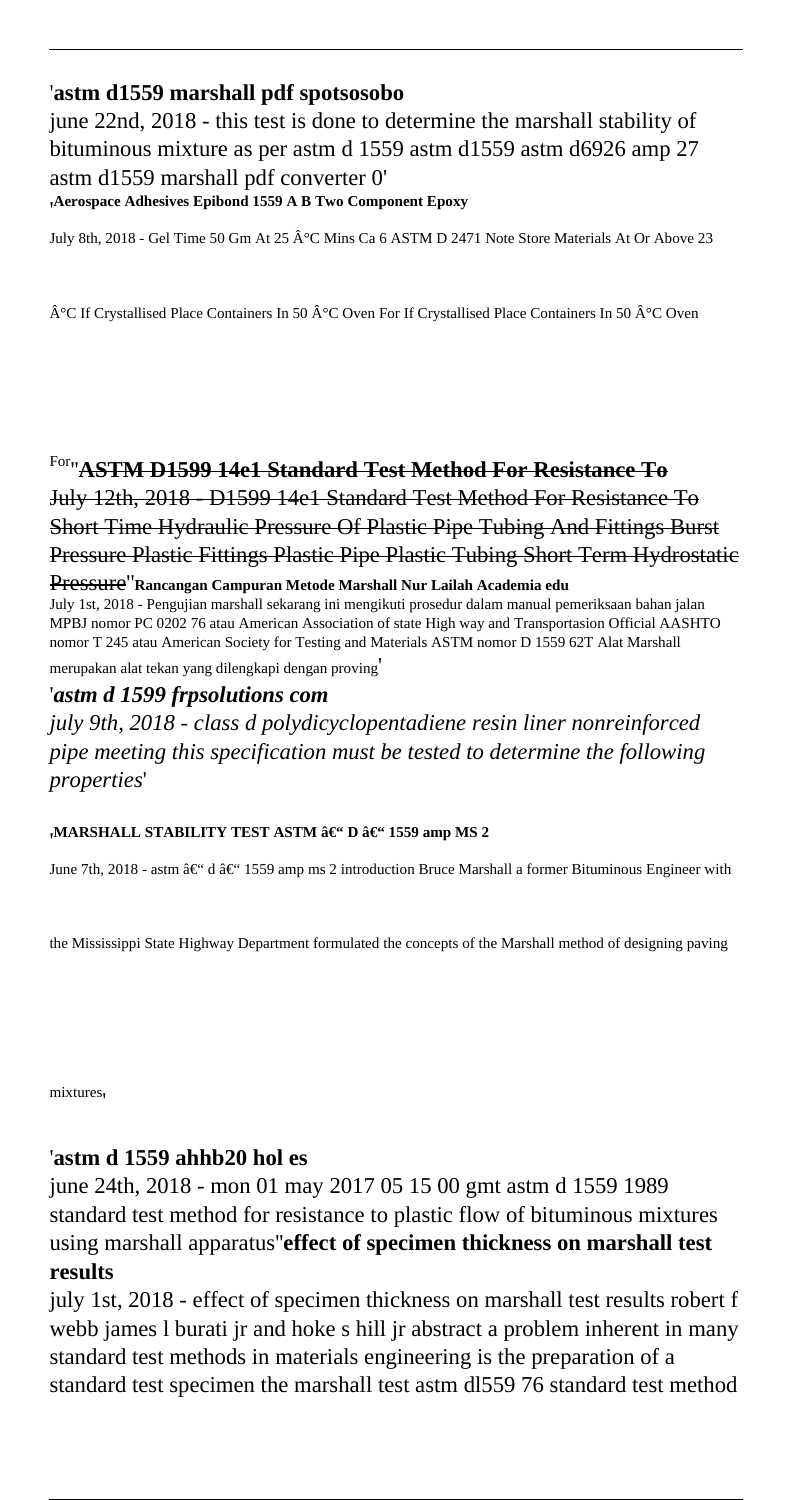for resistance to plastic flow of bituminous mixtures using marshall apparatus is subject to'

## '**ASTM D 1559 Resistance to Plastic Flow of Bituminous**

July 10th, 2018 - Resistance to Plastic Flow of Bituminous Mixtures Using Marshall Apparatus aashto designation t 245 971 astm designation d 1559 76 1 SCOPE 1 1 This method covers the measurement of the resistance to plastic now of cylindrical specimens of bituminous paving mixture loaded on the lateral surface by means of the Marshall apparatus This'

# '**Minimum Average Roll Values MARV Nilex Inc**

July 9th, 2018 - Note Mullen Burst ASTM D3786 and Puncture Strength ASTM D4833 are no longer recognized by ASTM Committee D35 as an acceptable geotextile test method'

## '*astm d 1559 pdfsdocuments2 com*

*june 29th, 2018 - astm d 1598 astm d 1559 astm d 2122 astm d 2837 85 astm d 2637 astm d 3222 81 b the system design shall meet the requirements of asme ansi b31 3 for*'

## '**ALAT TEKNIK SIPIL Distributor amp Agen MBT**

June 25th, 2018 - ALAT LAB TEKNIK SIPIL Distributor amp Agen utama brand MBT 085 2221 77772 0821 2117 8070 Customer Service PT MBT Mektan Babakan Tujuh since 1974'

'**ASTM D1559 89 Test Method For Resistance Of Plastic Flow** June 23rd, 2018 - Test Method For Resistance Of Plastic Flow Of Bituminous Mixtures Using Marshall Apparatus Withdrawn 1998'

## '**STANDARD PRACTICE FOR RING LINED BARREL SAMPLING OF SOILS**

JULY 10TH, 2018 - 1 THIS PRACTICE IS UNDER THE JURISDICTION OF ASTM COMMITTEE D 18 ON SOIL AND ROCK AND IS THE DIRECT RESPONSIBILITY OF SUBCOMMITTEE D18 02 ON SAMPLING AND''*TENDER DOCUMENTS DIVISION 02 Procurement Notices Undp Org*

*June 17th, 2018 - TENDER DOCUMENTS Specifications DIVISION 02 G ASTM D 1559 Resistance To Plastic Flow Of K ASTM D 4791 Standard Test Method For Flat Or Elongated Particles*'

### '**ASTM D1559 Standard Test Method for Resistance to**

June 30th, 2018 - ASTM D1559 Standard Test Method for Resistance to Plastic Flow of Bituminous Mixtures Using Marshall Apparatus''**ASTM D1559 1989 STANDARD TEST METHOD FOR RESISTANCE TO** JULY 10TH, 2018 - ASTM D 5581 2006 STANDARD TEST METHOD FOR RESISTANCE TO PLASTIC FLOW OF BITUMINOUS MIXTURES USING MARSHALL APPARATUS 6 INCH DIAMETER SPECIMEN ASTM D 1560 2005 STANDARD TEST METHODS FOR RESISTANCE TO DEFORMATION AND COHESION OF BITUMINOUS MIXTURES BY MEANS OF HVEEM APPARATUS'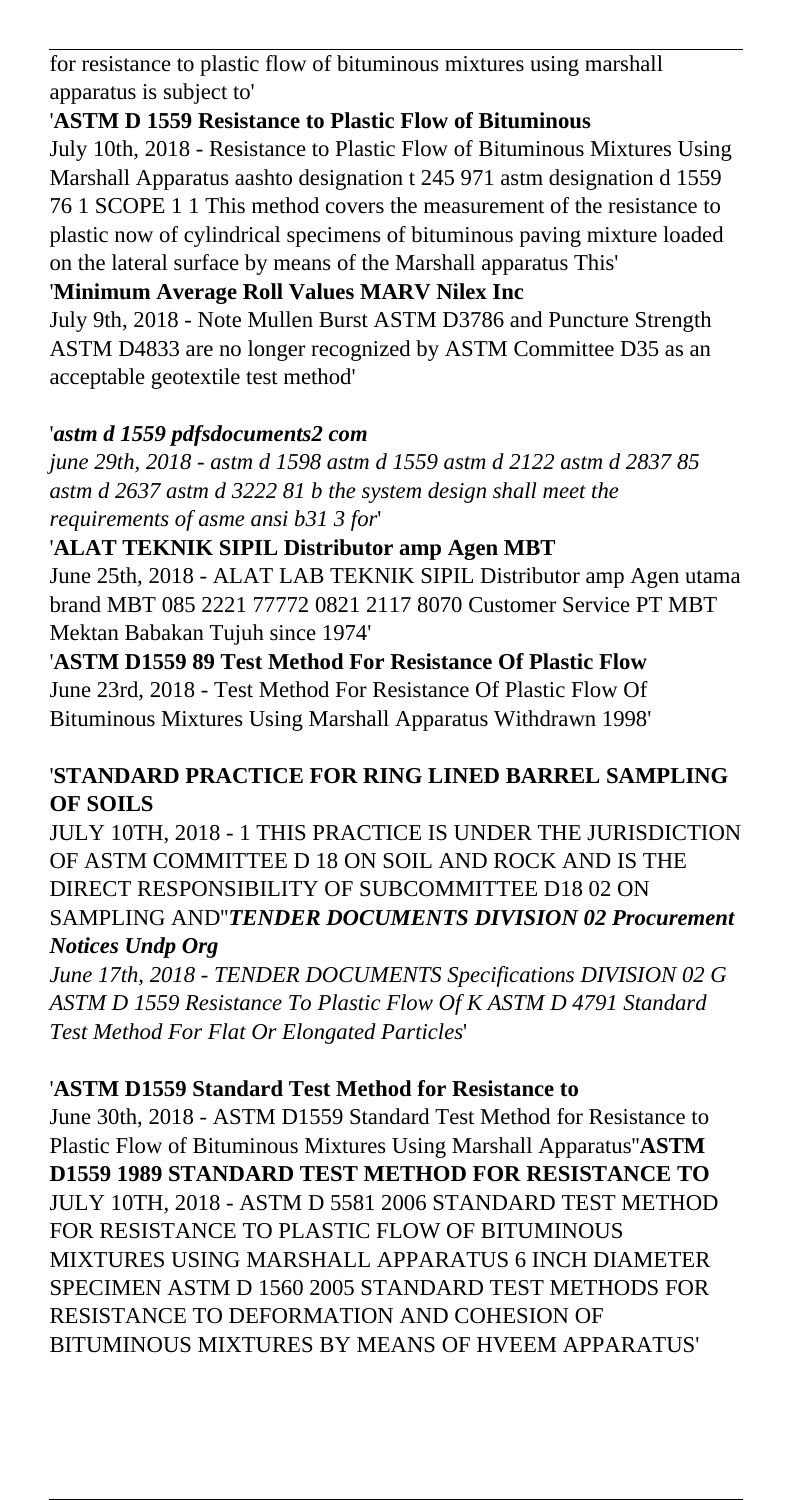'Ensayo de mezclas asf $\tilde{A}$ ;lticas M $\tilde{A}$ %TODO MARSHALL MTC E 504 July 10th, 2018 - Este laboratorio ha sido realizado bajo los est $\tilde{A}$ ; ndares de la norma MTC E 504 la cual su método operativo est $\tilde{A}$ ; basado en las normas ASTM D 1559 AASHTO T 245'

'**ASTM D 1559 Resistance to Plastic Flow of Bituminous**

June 29th, 2018 - ASTM D 1559 Resistance to Plastic Flow of Bituminous Mixtures Using Marshall Apparatus'

'**Standard Practice For Ring Lined Barrel Sampling Of Soils** July 10th, 2018 - 1 This Practice Is Under The Jurisdiction Of ASTM Committee D 18 On Soil And Rock And Is The Direct Responsibility Of Subcommittee D18 02 On Sampling And Related Field Testing For Soil Investigations''**Astm D 1559 ahhb20 hol es**

**June 24th, 2018 - Mon 01 May 2017 05 15 00 GMT astm d 1559 1989 standard test method for resistance to plastic flow of bituminous mixtures using marshall apparatus**'

'**Concrete Technologies Grouted Macadam Bsuccessful**

July 11th, 2018 -  $\hat{A}$ « Grouted Macadam Consists Of An Open Graded Coated Aggregates With Voids Completely Filled Up With A Special Cement Based Grout The Grout Is A Dry Ready Mixed Which When Mixed With Water Is A Very Light Fluid Material With High Properties Of Penetration And Internal Cohesion'

'**DETERMINING THE MARSHALL STABILITY OF BITUMINOUS MIXTURE**

**JUNE 29TH, 2018 - THIS TEST IS DONE TO DETERMINE THE MARSHALL STABILITY OF BITUMINOUS MIXTURE AS PER ASTM D 1559 THE PRINCIPLE OF THIS TEST IS THAT MARSHALL STABILITY IS THE RESISTANCE TO PLASTIC FLOW OF CYLINDRICAL SPECIMENS OF A BITUMINOUS MIXTURE LOADED ON THE LATERAL SURFACE**'

'**Welcome to l Abudhabi pipe factory adpf ae July 9th, 2018 - Property Test Method Value Unit GRP GRV GRE Ultimate Hoop Stress Rupture ASTM D 1559 570 570 570 M Pa Hydrostatic Design Basis Uni axial ASTM D 2992 B 350**'

'**astm d1559 89 test method for resistance of plastic flow**

july 5th, 2018 - d1559 89 test method for resistance of plastic flow of bituminous mixtures using marshall

apparatus withdrawn 1998'

'**ASTM D1559 Standard Test Method for Resistance to** June 30th, 2018 - ASTM D1559 Standard Test Method for Resistance to Plastic Flow of Bituminous Mixtures Using Marshall Apparatus''**ASTM D1559 DOCUMENT CENTER** JULY 5TH, 2018 - ASTM D1559 TEST METHOD FOR RESISTANCE OF PLASTIC FLOW OF BITUMINOUS MIXTURES USING MARSHALL APPARATUS WITHDRAWN 1998 ICS NUMBER CODE 91 100 50 BINDERS SEALING MATERIALS 93 080 20 ROAD CONSTRUCTION MATERIALS''**application of astm e 1559 apparatus to study h2o desorption july 4th, 2018 - our group has experience with astm e 1559 apparatus**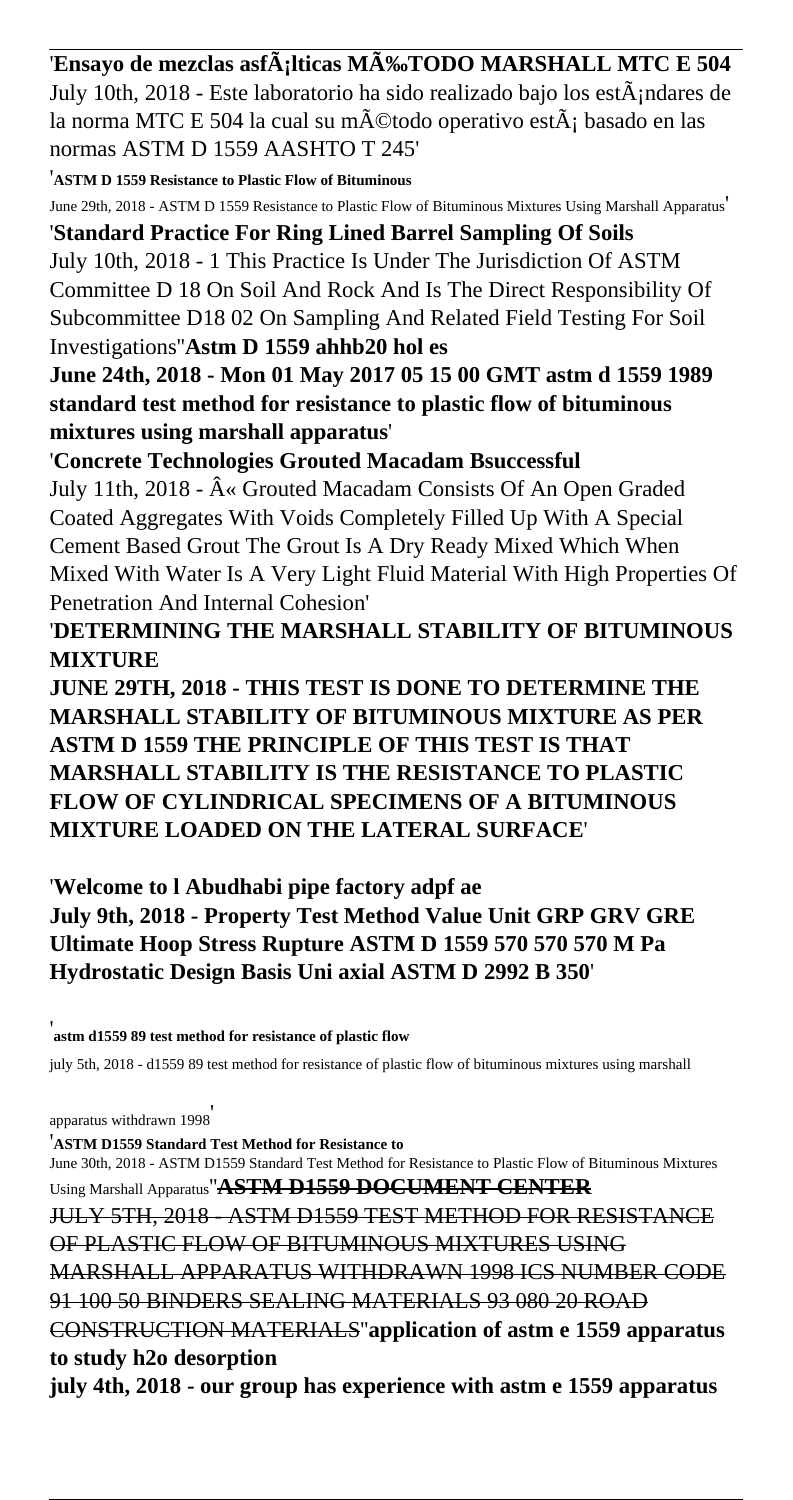**used to collect volatile outgassing rates down to liquid nitrogen temperatures 90 k**''**ASTM D1559 89 Test Method For Resistance Of Plastic**

# **July 9th, 2018 - Buy ASTM D1559 89 Test Method For Resistance Of Plastic Flow Of Bituminous Mixtures Using Marshall Apparatus From SAI Global**'

'**marshall test set bi 320 astm d 1559 aashto t 245**

july 7th, 2018 - jual marshall test set bi 320 astm d 1559 aashto t 245 dari alat teknik sipil distributor amp agen mbt 085222177772 082121178070 e mail deddy marketing1mbt yahoo co id 875068'

### '**minimum average roll values marv nilex inc**

**july 9th, 2018 - puncture strength astm 4833 has been replaced with the static cbr puncture astm d6241 for more information refer for more information refer to the astm website at www astm org**''**Standard Test Methods for Laboratory Compaction**

July 9th, 2018 - Designation D1557 †12 Standard Test Methods for Laboratory Compaction Characteristics of Soil Using Modiﬕed Effort 56 000 ft lbf ft  $3\ 2\ 700$  kN m m 1 This standard is issued under the  $i\neg$ xed designation D1557 the number immediately following the designation indicates the year of'

### '**Effect Of Specimen Thickness On Marshall Test Results**

July 1st, 2018 - Effect Of Specimen Thickness On Marshall Test Results D 1559 Volume Of Specimen Cm3 ASTM D 1559 And ASTM D 2726 73'

### '**durham geo slope indicator**

**july 14th, 2018 - astm d 1559 the am 150 marshall test set provides all the equipment to perform asphalt stability testing in accordance with astm d 1559**'

### '**Test Method For Preparation Of Microsurface And Slurry**

June 29th, 2018 - Is Identical To That Specified In ASTM D 1559 For Clarification Or Additional Information Consult That Test Procedure 6 0

Procedure''**chapter 11 marshall method of asphalt concrete mix design** june 25th, 2018 - the maximum specific gravity of aggregate mixture should be obtained as per astm d2041 however because of the difficulty in conducting this experiment an alternative procedure could be utilized to obtain the maximum specific gravity using the following equation'

### '*ASTM D1599 14e1 Standard Test Method For Resistance To*

*July 12th, 2018 - D1599 14e1 Standard Test Method For Resistance To Short Time Hydraulic Pressure Of Plastic Pipe Tubing And Fittings Burst Pressure Plastic Fittings Plastic Pipe Plastic Tubing Short Term Hydrostatic Pressure*'

### '*bulk density test set indotrading com*

*july 6th, 2018 - ¤ ri 320 marshall test set astm d 1559 aashto t 245 ¤ ri*  $400$  core drilling test set  $\hat{A}^\alpha$  ri 450 benkleman beam  $\hat{A}^\alpha$  ri 470 mot straight *edge miscellaneous*''**STANDARD TEST METHODS FOR AMOUNT OF MATERIAL IN SOILS**

**JULY 9TH, 2018 - 2 1 ASTM STANDARDS C 702 PRACTICE FOR REDUCING FIELD SAMPLES OF AGGREGATE TO TESTING**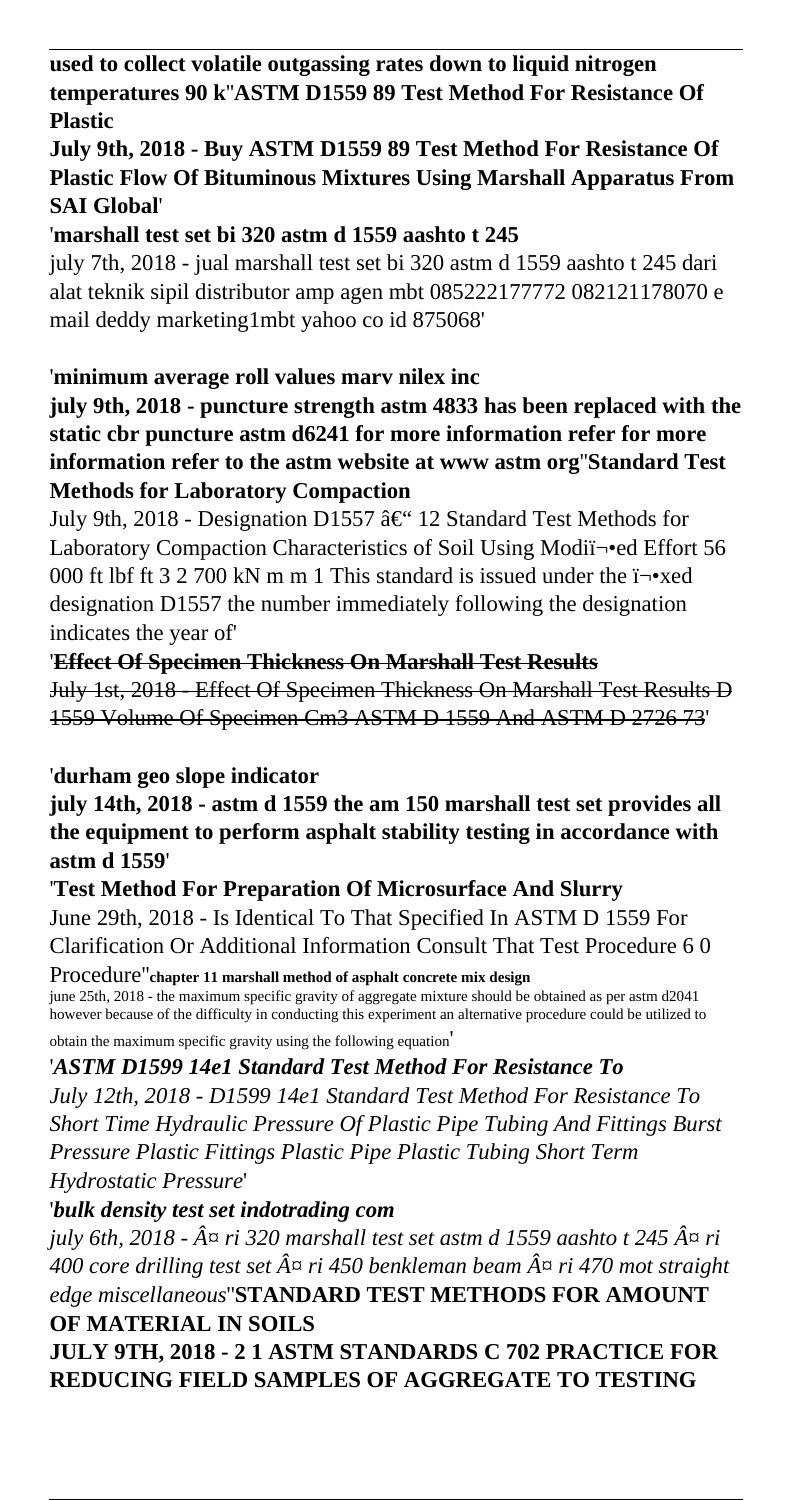**SIZE2 D 75 PRACTICE FOR SAMPLING AGGREGATES3 D 422 TEST METHOD FOR PARTICLE SIZE ANALYSIS OF SOILS4 D 2216 TEST METHOD FOR LABORATORY DETERMINATION OF WATER MOISTURE CONTENT OF SOIL AND ROCK BY MASS4 D 2487 PRACTICE FOR CLASSIﬕCATION OF SOILS FOR ENGINEERING PURPOSES UNIﬕED SOIL CLASSIﬕCATION SYSTEM**'

'**Jual MARSHALL TEST SET Type BI 320 ASTM D 1559** June 23rd, 2018 - Jual MARSHALL TEST SET Type BI 320 ASTM D 1559 AASHTO T 245 dari MITRA LASER Supplier Leveling Laser Meteran Laser Alat Survey Alat Geologi Alat Komunikasi GPS di 1587665' '*ASTM D 1599 FRPSOLUTIONS COM*

*JULY 9TH, 2018 - CLASS D POLYDICYCLOPENTADIENE RESIN LINER NONREINFORCED PIPE MEETING THIS SPECIFICATION MUST BE TESTED TO DETERMINE THE FOLLOWING PROPERTIES HYDROSTATIC DESIGN BASIS PIPE MEETING THIS SPECIFICATION SHALL BE TESTED IN ACCORDANCE WITH ASTM D 2992 USING EITHER THE STATIC OR CYCLIC TEST METHOD TO DETERMINE THE LONG TERM PRESSURE RATING OF THE PIPE SHORT TERM BURST STRENGTH â€*" *PIPE SHALL*"astm d1559 89 standard test **method for resistance to**

july 5th, 2018 - astm d1559 89 standard test method for resistance to plastic flow of bituminous mixtures using marshall apparatus download as pdf file pdf or read online'

### '**MARSHALL MIX DESIGN AND ANALYSIS Shodhganga July 10th, 2018 - Chapter 4 Marshall Mix Design and Analysis School of Engineering Cochin University of Science and Technology 48 the specification ASTM D 1559**'

'**geosynthetic institute gri 475 kedron avenue gii folsom**

july 11th, 2018 - adopted astm d 6693 in place of d 638 this gri specification followed accordingly the difference is that d 6693 uses a testing the difference is that d 6693 uses a testing'

### '**astm d1559 test equipment controls**

july 4th, 2018 - they are specially made for use with the automatic compactor see automatic marshall compactors astm the three parts of the compaction moulds can be purchased individually see spare parts conforming to astm

### d6926 ex d1559 the compaction''**Proposed Mix Design methods for Asphalt Emulsion Cold Mixes**

**June 28th, 2018 - Method ASTM D 1561 the Marshall Method ASTM D 1559 a combination of the two metbods and the effect of various conditions of curing on specimen density voids stability and Resilient Modulus While higher resilient moduli were again obtained with the**

**fully cured cold**''**ASTM D1559 89 Test Method For Resistance Of Plastic**

July 9th, 2018 - Buy ASTM D1559 89 Test Method For Resistance Of Plastic Flow Of Bituminous Mixtures

Using Marshall Apparatus From SAI Global''**Astm D 1559 PDF Download neil mccoy com**

July 4th, 2018 - Astm D 1559 Astm d 1559 resistance to plastic flow of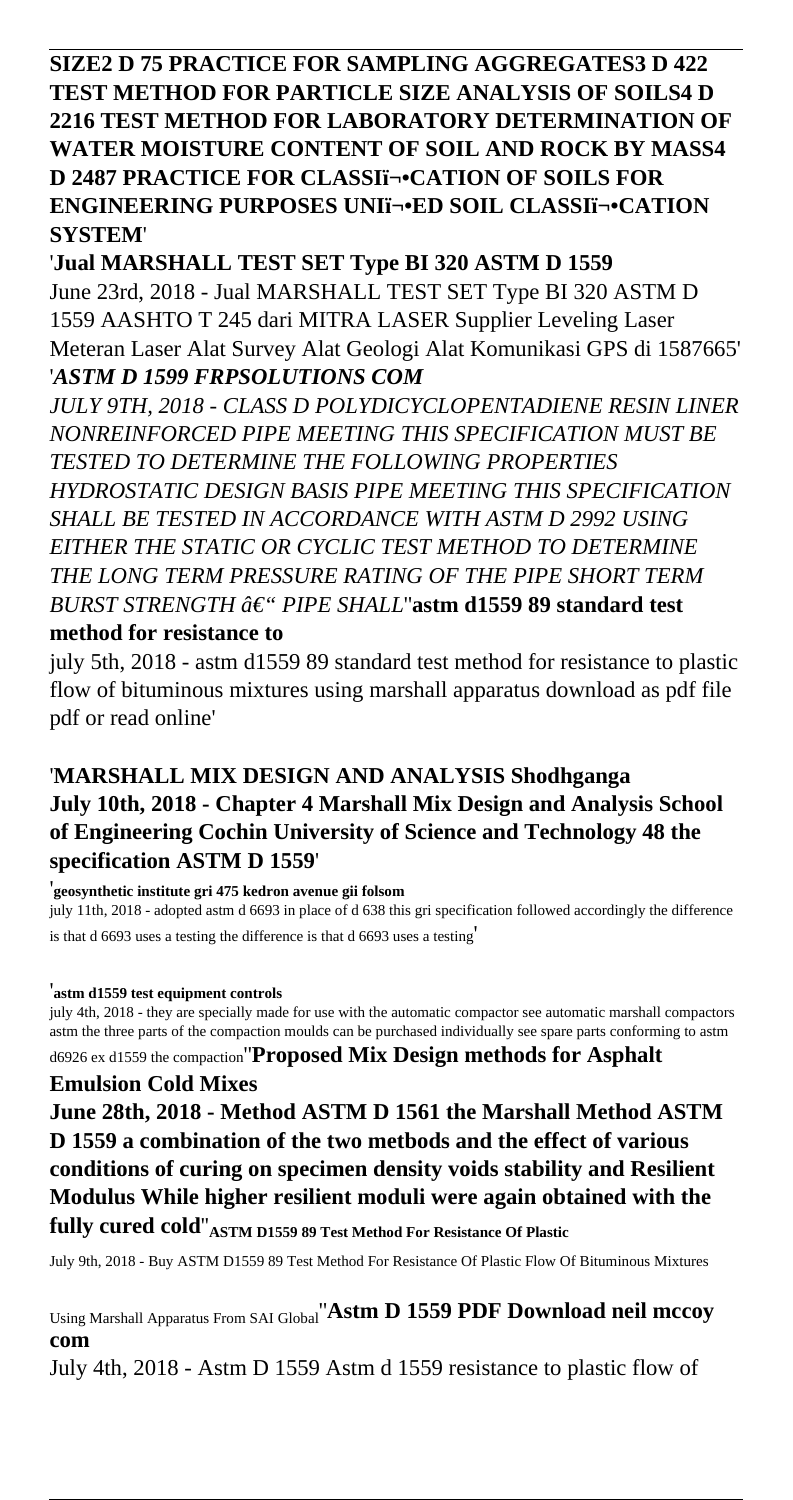bituminous standard method of test for resistance to plastic flow of bituminous mixtures using marshall apparatus aashto designation t 245 971' '*MARSHALL MIX DESIGN AND ANALYSIS Shodhganga*

*July 10th, 2018 - The Specification ASTM D 1559 2004 Which Is Defined As The Maximum Load Carried By A Compacted Specimen At A Standard Test Temperature Of 60ËšC In This Test In This Test*''**ASTM D1559 MARSHALL PDF FILE COASTDOWNLOADSOFT**

JUNE 27TH, 2018 - ASTM D1559 MARSHALL PDF FILE 5 27 2017 MARSHALL UNIT WEIGHT ASTM D1559 ASTM D1559 MARSHALL PDF ASTM D COMPACTED DENSITY OF MIX AGGREGATE ASTM D 1559''**Proposed Mix Design methods for Asphalt Emulsion Cold Mixes**

June 28th, 2018 - Proposed Mix Design methods for Asphalt Emulsion Cold Mixes The proposed method modifications as well as copies of ASTM D 1559 D 1560 and D ASTM D 1559 82'

'**astm d 1559 pdfsdocuments2 com**

june 29th, 2018 - astm d 1598 astm d 1559 astm d 2122 astm d 2837 85 astm d 2637 astm d 3222 81 b the system design shall the system design shall meet the requirements of asme ansi b31 3 for' '**ASPHALT Section DURHAM GEO SLOPE INDICATOR 4**

June 29th, 2018 - ASTM D 1559 AASHTO T 245 Set Includes A Wooden Pedestal An Au To Mat Ic Counter

Unit For Pre Se Lect Ing The Number Of Hammer Blows After'

'Ensayo De Mezclas Asf $\tilde{A}$ ;lticas M $\tilde{A}$ ‰TODO MARSHALL MTC E 504 July 10th, 2018 - Este Laboratorio Ha Sido Realizado Bajo Los EstÂ; ndares De La Norma MTC E 504 La Cual Su Método Operativo EstÂ; Basado En Las Normas ASTM D 1559 AASHTO T 245 Y NIt 159 86 Las Mismas Que Se Han Adaptado Al Nivel De ImplementaciÂ<sup>3</sup>n Y A Las Condiciones Propias De Nuestra Realidad''**ALGAZTMASAGALA JUST ANOTHER WORDPRESS COM SITE** JULY 4TH, 2018 - METODE MARSHALL RANCANGAN CAMPURAN

BERDASARKAN METODE MARSHALL DITEMUKAN OLEH BRUCE MARSHALL DAN TELAH DISTANDARISASI OLEH ASTM ATAUPUN AASHTO MELALUI BEBERAPA MODIFIKASI YAITU ASTM D 1559 76 ATAU AASHTO T 245 90''**ASTM D1559 MARSHALL PDF OSOBOCITY** MAY 15TH, 2018 - ASTM D1559 MARSHALL PDF FREE PDF EBOOKS USER S GUIDE MANUALS

SHEETS ABOUT MARSHALL METHOD ASTM D 1559 OF BITUMINOUS MIXTURE DESIGN READY

FOR DOWNLOAD'

'*ASTM D 1559 RESISTANCE TO PLASTIC FLOW OF BITUMINOUS JULY 10TH, 2018 - STANDARD METHOD OF TEST FOR RESISTANCE TO PLASTIC FLOW OF BITUMINOUS MIXTURES USING MARSHALL APPARATUS AASHTO DESIGNATION T 245 971 ASTM DESIGNATION D 1559 76*''